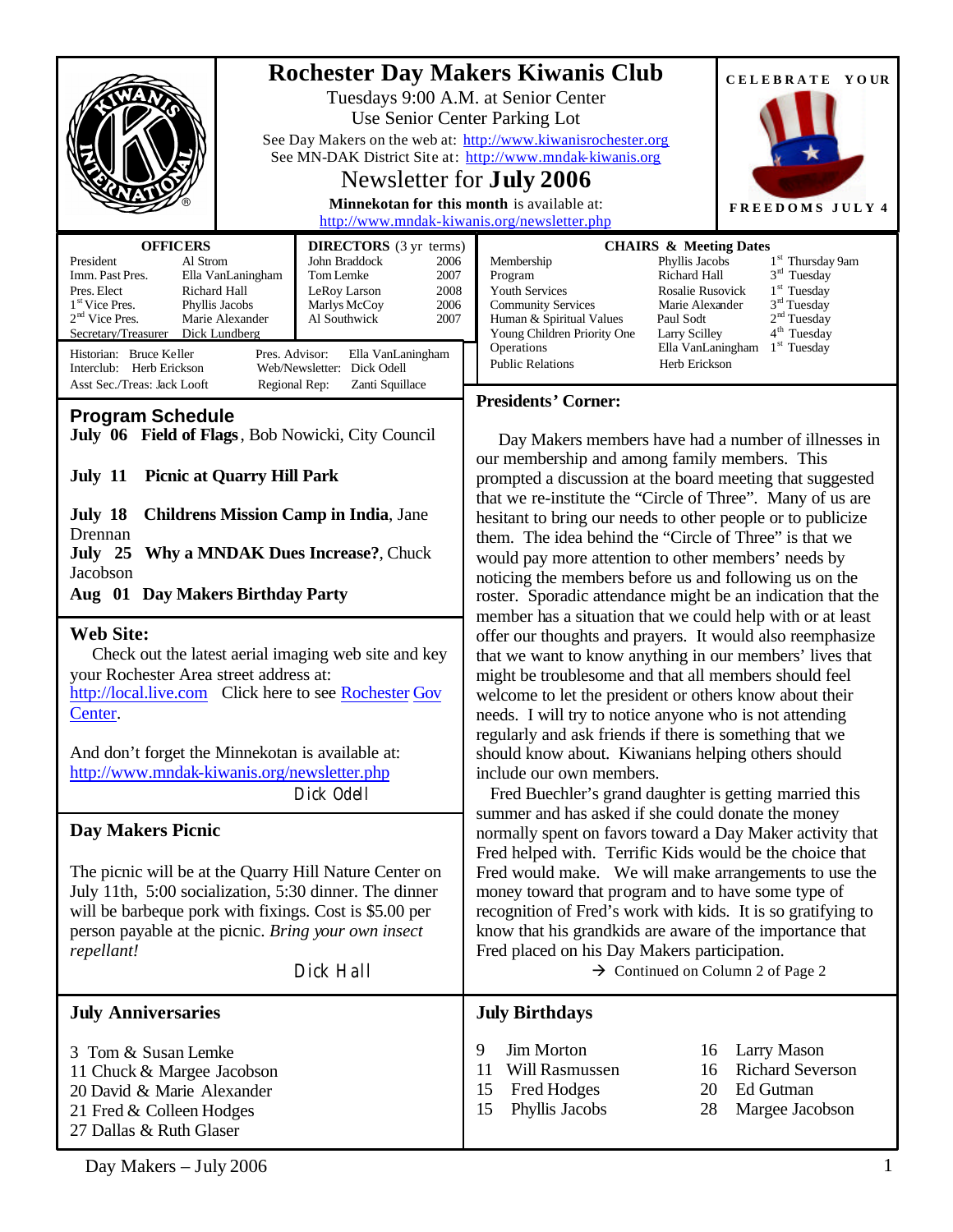## **Secretary/Treasurers Report – June'06**

| <b>Bank Balance</b> as of 5/31/06: \$15,413.61 |               |             |
|------------------------------------------------|---------------|-------------|
| <b>Administrative Account:</b>                 |               | \$10,999.31 |
| Service Account:                               |               | \$2,878.95  |
| Hockey/YCPO:                                   |               | \$1,484.60  |
| Bike Repair:                                   | $\mathcal{S}$ | 50.75       |

**Day Makers on leave:** Judy Lien

**May Service Hour Statistics:** 606 hours by 47 members, 59% Participation.

## **June 13th, 2006 Board Meeting Highlights:**

The annual club picnic will be held on July  $11<sup>th</sup>$  at Quarry Hill Nature Center. A sign-up sheet will be passed at club meetings. The cost will be subsidized with happy buck funds.

The Field of Flags project was discussed. This will be a joint project of the five Rochester Kiwanis Clubs. There will be a press release soon, and a Power Point presentation created for programs at other service clubs etc. Brochures are being printed and e-mailed. There will be a program on this at our July  $6<sup>th</sup>$  club meeting.

The board decided to activate the "Circle of Three" again in order to keep current on our members. President Al Strom will explain the procedure at a future club meeting.

The board elected Dick Hall, Al Strom, and Herb Erickson as delegates to the District Convention. Margee Jacobson, Marlys McCoy, Roger Olson, and Ella VanLaningham will be alternate delegates.

Joan Buechler's grand-daughter wants to donate money that would have been used for wedding favors to the club, in memory of Fred. The board decided that Terrific Kids would be the appropriate project for the donation.

## **COMMITTEE REPORTS**

**Membership** - We have some new prospective members.

**Public Relations** - The committee is coming up with advertising for the Shopper and the Newspaper.

**Community Service -** The Salvation Army is now requiring Social Security numbers from its food shelf volunteers. This is having the effect of losing volunteers, and making staffing difficult.

**Human & Spiritual Values** - How can the club be aware of family illness and other family situations? Should we re-establish the circle of three?

**YCPO** - Need more volunteers for Parent/Child fair at Rochesterfest. Sales tax will have to be paid for the rides.

**Youth Services** - The school volunteers have stopped for the summer. We have stepped away from Pinewood School somewhat since they have funding for their programs. We added the Elton Hills School Reading Buddies program this past school year, and it will be continued the next school year.

**Key Club** - Our Century High School scholarship has been presented.

Richard Lundberg, Secretary/Treasurer

**President's Corner**: (continued from page 1) Dave Arlander again did a fantastic job promoting Rochesterfest button sales. Dave was an award winning science teacher, but you have to wonder what he would have accomplished as a sales person. We do appreciate his efforts and skill and also the enthusiasm of all the people who helped out with the button sales. Did we win again? We should also thank all the Day Maker members who helped with the various events during Rochesterfest. This has become a very successful and fun event for all ages because of your efforts. This has become a very successful and fun event for all ages because of your efforts.

 Tomorrow (Thursday) Patti and I are leaving for Montreal and the International Kiwanis Convention. We are looking forward to the drive through Canada and to the enthusiasm and new ideas that we will find at the  $\alpha$  convention. Continued page  $-\rightarrow$ 

## **Enjoy the summer:**

l

Take the grandchildren out for a Root Beer ! They will never forget their first frosty mug !